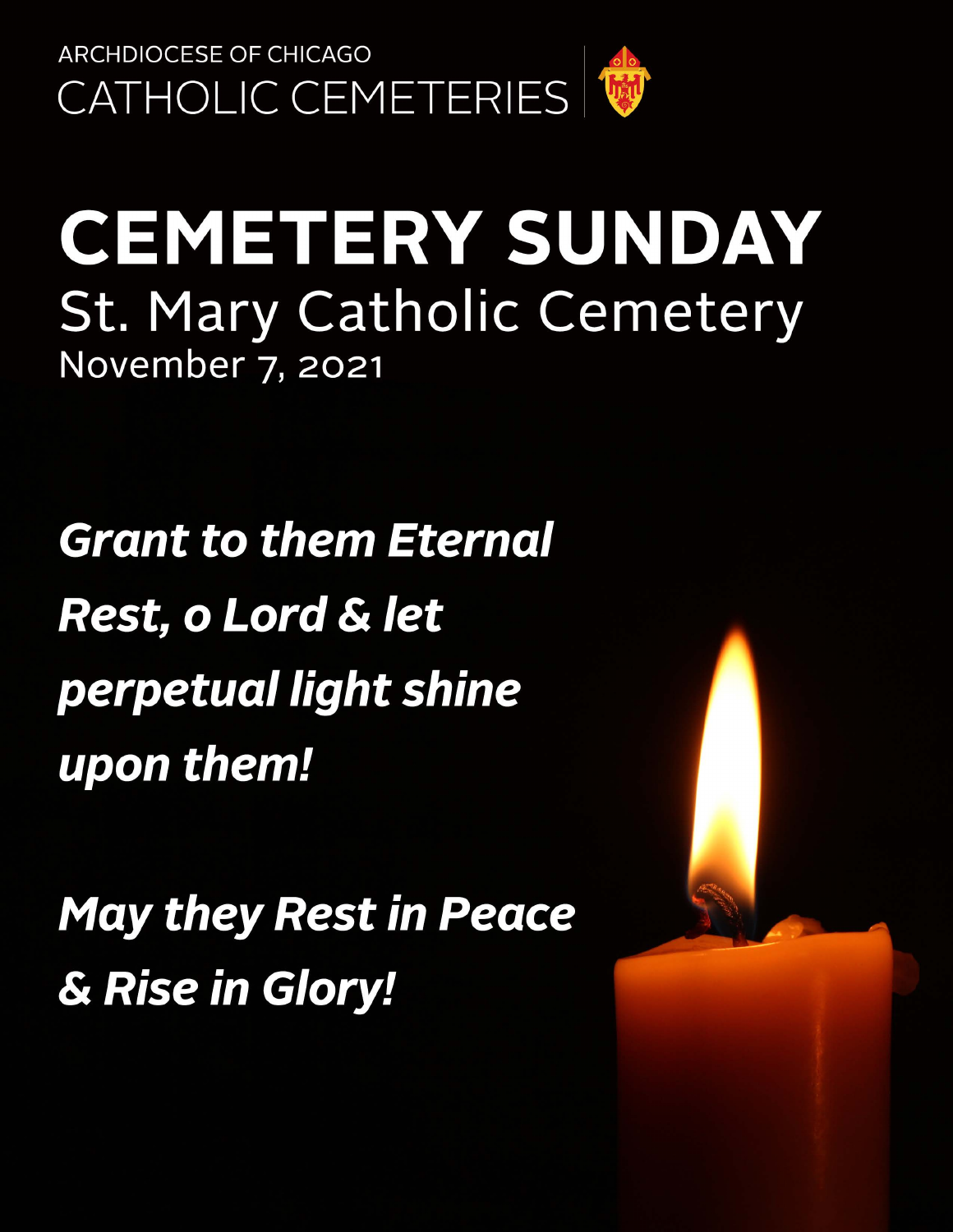O God, glory of the faithful and life of the just, by the Death and Resurrection of whose Son we have been redeemed, look mercifully on your departed servants, that, just as they professed the mystery of the resurrection, so they may merit to receive the joys of eternal happiness.

Through our Lord Jesus Christ, your Son, who lives and reigns with you in the unity of the Holy Spirit, one God, for ever and ever.

Amen.

- Collect of the Mass for the Feast of All Souls

Hear our Prayers for all who have died and are buried in our Catholic Cemeteries, especially those recently interred from October 15, 2020 to October 15, 2021.

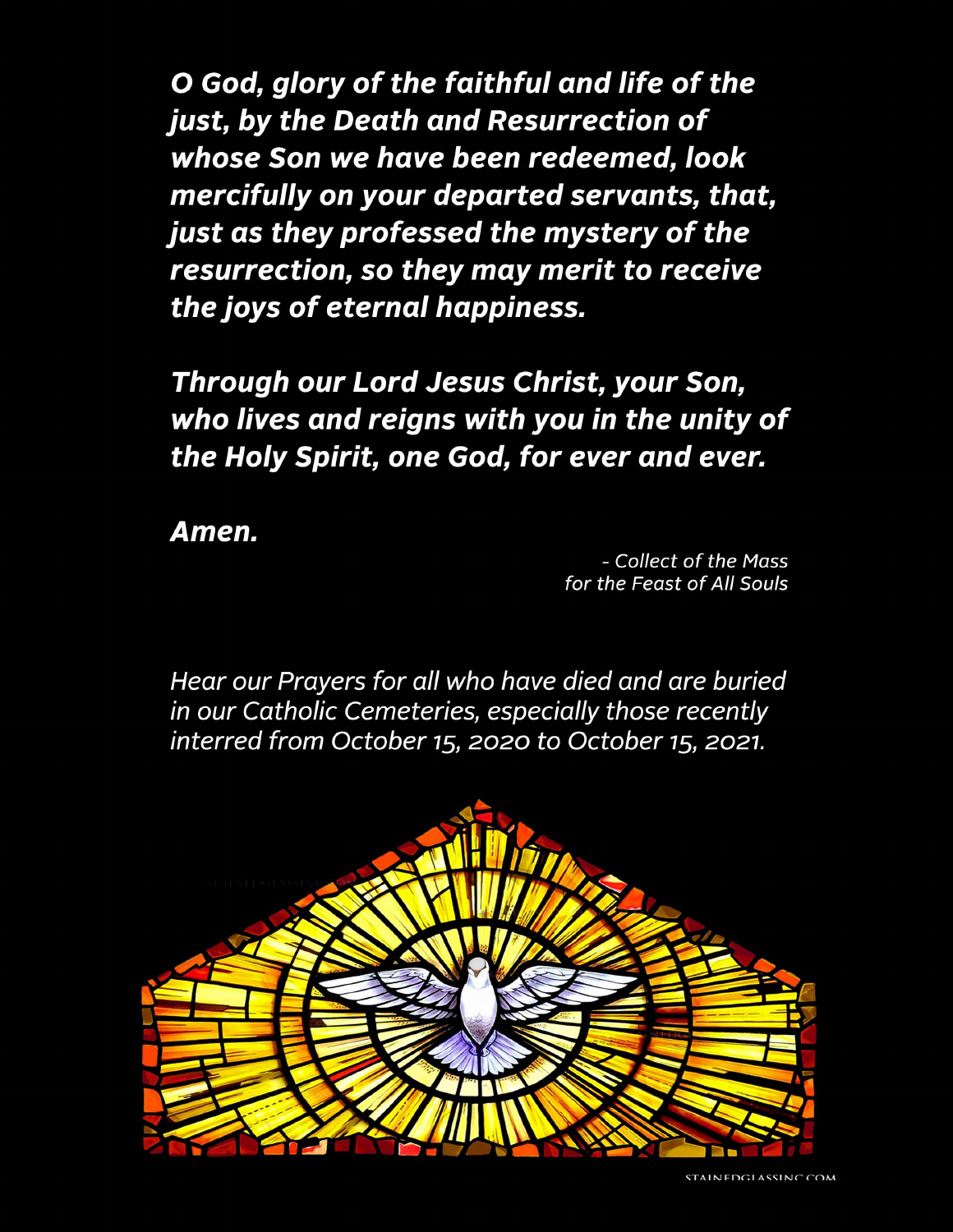† JULIA ABBOTT † ENIDE ACHILLE † GEORGE ALCALA † COLLEEN ALEXANDER † NOEL ALLEYNE † ANTONIO JR ALVAREZ † JOSE MARCOS AMBRIZ † PEDRO ANTONINO † MIA MARIE ARRIAGA † ISABELLE ARROYO † MARIO RUBEN ASCENSIO † NANCY ASPERA-MENDIOLA † MARY ATTREAU † HERMINIO AVILA † IRENE BAADE † MARIA A. BAEZ † HAROLD BAILEY † MICHAEL BAKER † LILLIAN BALCAZAR † LILLIAN BALESTRI † ISAIAS BANDERAS † SADIE BANKS MARSHALL † VIRGINIA BARBER † FREDERICK BARKER † RAYMOND L. BARNABEE † BETTY J BARNUM † CONSUELO BARRERA † MARGARET BARRINS † EZEQUIEL BARRON † GWENDOLYN BASILE † LAUREN BAUER † MARY E BAUMANN † ANGEL BECERRA GOMEZ † CHARLES J BEIREIS † MARIA BELLINO † WILLIAM BERGER † LALO BERNAL † SUSAN BERRY † FRANK BERTUCCI † ROBERT L BESST † ARGIE BINGHAM † CARL BLATTNER † ALFONSA BONGIOVANNI † JOHN RICHARD BONOMO † ELAINE BOUSQUET

 † THOMAS ABBOTT † MARTHA M ALBERT † JOHN G. ALEBICH † GLORIA ALFEAS † JOHN ALVARADO † ESTEBAN ALVAREZ † BETTY JANE ANGONE † SALVADOR GONZALEZ ARRAMBIDE † FRANCES D. ARROYO † LOUIS FREDDIE ARTEAGA † TRELWA ASHTON † BEATRICE D. ASSISE † ROBERT J. AUGLE † ANITA AVILES † RONALD J BAETZEL † GEORGE BAILEY † RITA BAILEY † WILLIAM JOHN BAKER † RUTH MARIE BALE † ERNESTO BANDA † TERRENCE BANGS † JOSEPHINE BANUELOS † FLORENCE BARBIER † LOIS BARKER † OWEN G BARNETT † BARBARA BARON † MANUEL J. BARRERA † ESAUL BARRIOS † JAMES A BARTKE † JOAN A BASILE † MELVINA W. BAUER † JORGE BAUTISTA † AUDREY A BEGESKE † CATALEYA LUZ BELLETTIERE † BARBARA BENNETT † VIRGINIA BERNA † GEORGE B BERRY † BETTY J. BERTUCCI † JAMES BERTUCCI † ALVA E. BESST JR. † JOSEPH BIRMINGHAM † SAM BOLOGNA † JOHN MICHAEL BONNEVIER † TAM BOSTON HILL

† PAULINE GRETTA BRADFORD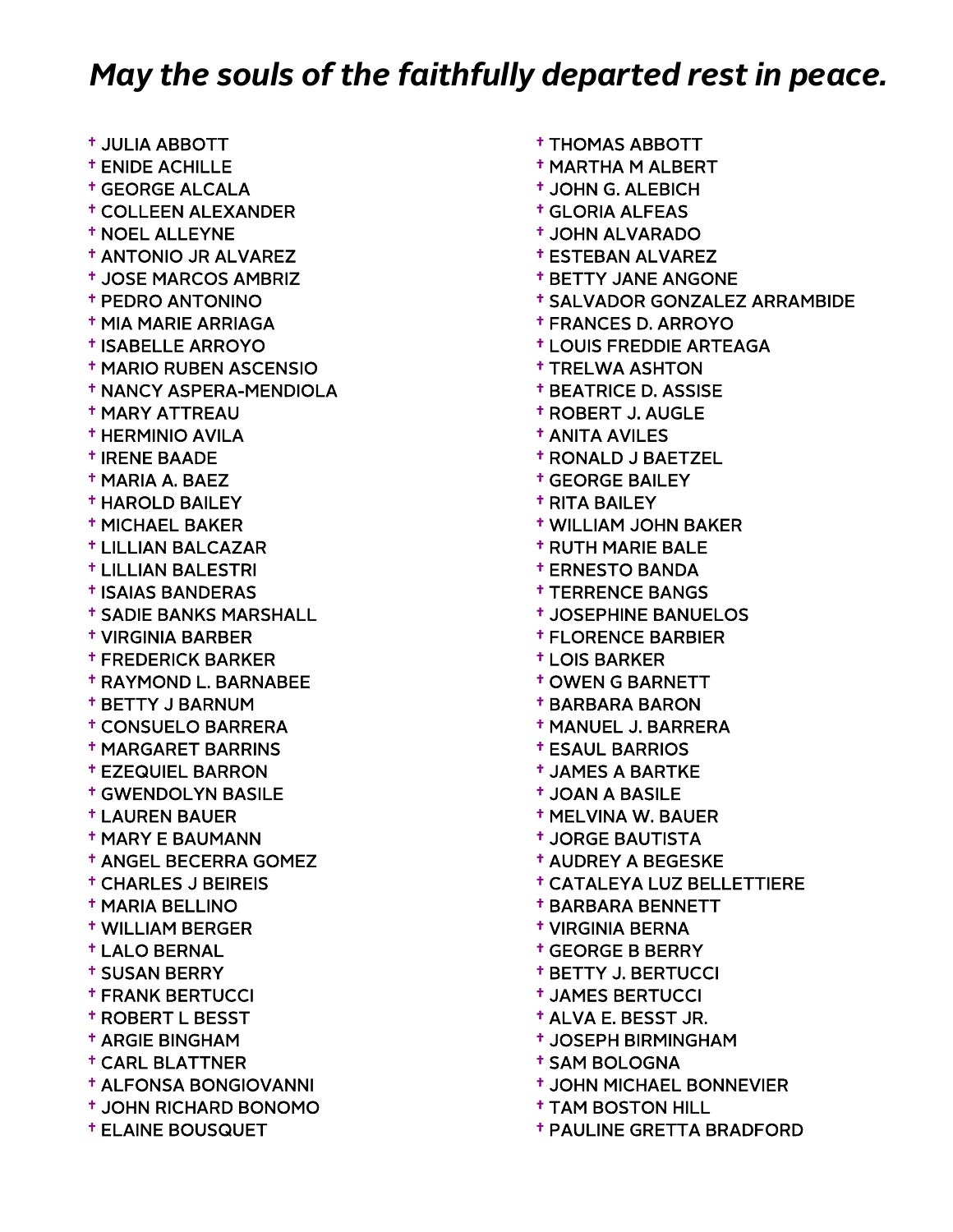† MICHAEL BRADLEY † DOROTHY L BRASIC † NANCY BERNICE BREMNER † MARY ELIZABETH BREWIN † E.C. BROWN † MARCELLA BROWN † THOMAS BRYANT † GLORIA BURCIAGA † RUDOLPH J BURICH † DONALD W BURNS † REBECCA BUSH † ENRIQUETA CABRAL † JUANA CALDERON † SAUL CALDERON † VICENTE CALDERON † RUBEN CAMPOS † DORETHIA CANZONE † JUAN HERIBERTO CARDENAS † MARGARITO CARDONA † RHODA MARJORIE CARR † EILEEN M CARROLL † HELEN CARROLL † SHANNON M CARROLL † LEONARD CASEY † MARIE A CASSIDY † VITO CASTANEDO † MARIANNE CASTRO † RAMON CASTRO † PATRICIA M. CAVANAUGH † DELFINA CERVANTES † TONY CHAPA † MARCELLA R. CHAVEZ † MARY K CHERRY † GERRY CHIBE † JOHN CHIKEROTIS † SHERRY CHMURA † VIOLET CIPOLLO † CHARLES P CLARKE † EMILY CLEVELAND † DIANE COGLIANESE † MARIE T COLOMBO † DAMON COMPTON † CAREY J JR COOK † HUGH M. CORCORAN † ARNUTTO CORONA

 † RUTH BRANTL † MARY ANN BRAUNEIS † BARBARA L BREWER † GEORGIA BEATRICE BROADEN † FRANCES M BROWN † LISA BRUSH † JOSEPH G BUCCI † ROBERT F BURGESS † CHARLES BURNS † JEAN L BURNS † LAURA BUSTAMANTE † PEARL A CALACE † RICHARD CALDERON † SENOBIA CALDERON † DANIEL C CAMPBELL SR † RAMON CANCHOLA † GARY K. CARBONE † JUANA CARDONA † PHYLLIS CARNES † LORRAINE CARRINGTON † ELIZABETH CARROLL † JAMES J CARROLL † ELIZABETH L CASEY † EDWARD CASPER † DOROTHY VERONICA CASSIN † OFELIA CASTELLANOS † PLACIDO M. CASTRO † LEE C. CATCHINGS † ALICIA M CERVANTES † GUILLERMO CERVANTES † THEOSYA CHARLES-LIVINGSTON † JOHN A CHERRY † SHIRLEY CHESEN † DENISE MARY CHICO † JEFFREY A. CHILDS † JOHN E CIMACHOWICZ † JON M CLARK † BRENDA CLAYTON † CHARLES A CLIFFORD † KARYN D COLLINS † JUDY ANN COMPIAN † GEORGE CONSIDINE † HAZELDENE P COONEY † JUDITH C CORCORAN

† ELODIA CORONADO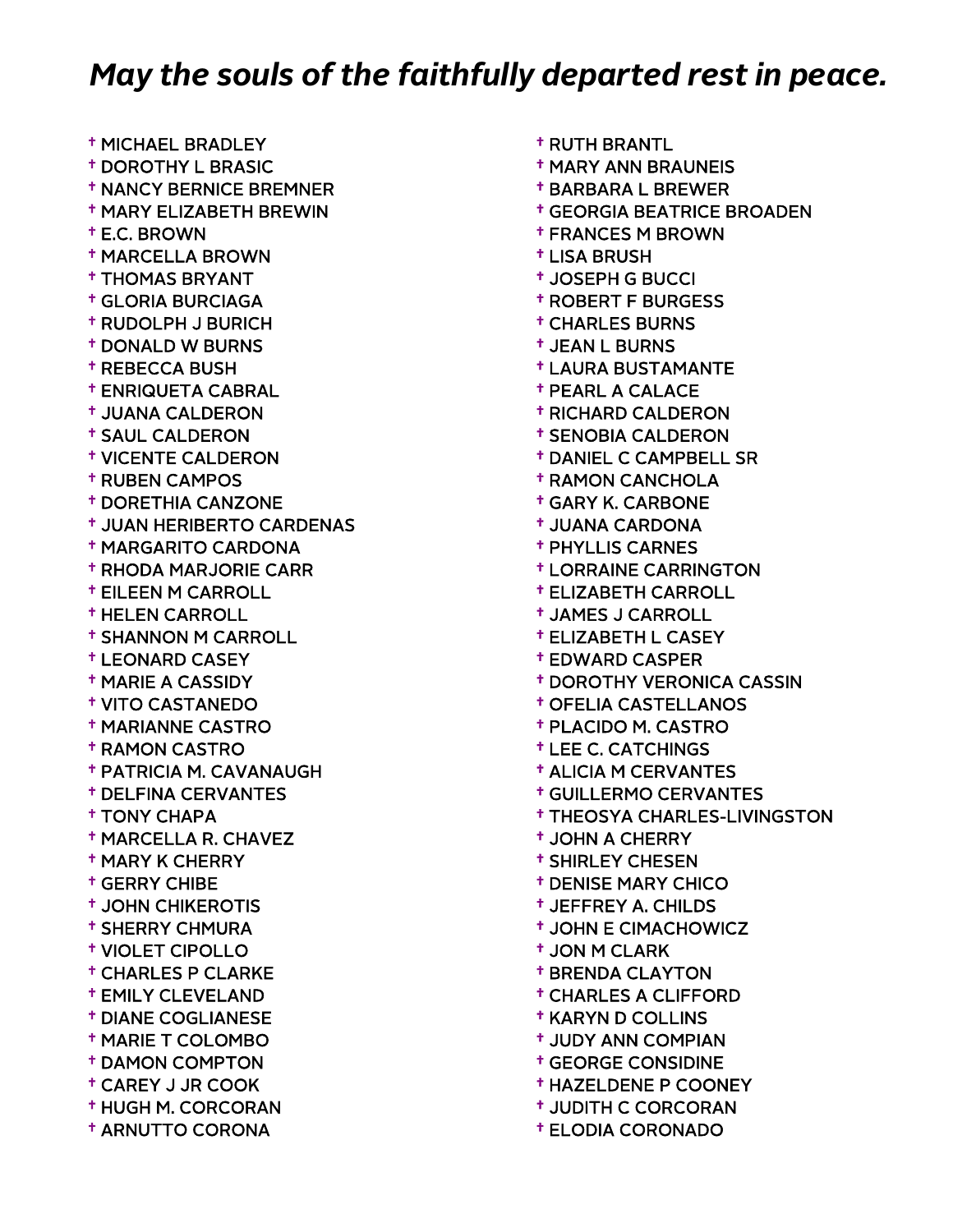† EDMUND CORSE † HELEN M COTA † MARY COX † DOLORES B CRANE † GENEVIEVE CROCKER † MARY MARGARET CROTTY † FRANCISCO CRUZ † MARGARET CRUZ † ROGELIO CRUZ-CRESPO † JAMES CULLEN † DANIEL CUMMINGS † MARGUERITE CUNNINGHAM † MICHAEL J. CUSACK † FLORENCE T DAGENAIS † TIMOTHY J DALEY † MARY M DANIELS † CHARLES DARNELL † LAROY DAVIS † LEO DE LA CERNA † MARY LOU DEAN † MARGARET JOYCE DEBELLA † ANGEL DELA CRUZ † GILBERT C DELGADO † AURORA SOLANO DEPAZ † DEBRA DIAZ † ESPERANZA DIAZ DELEON † MICHELE DICKENS † ROBERT P DINKELMAN † ANN R DOLENAK † LUCIANO DOMINGUEZ † KATHERINE DONBROSKI † KATHLEEN DONOVAN † LAWRENCE T. DOYLE † ROMANA DROBICK † ROBERT M DUBRICK † LEO J DUFFY † ROBERT C. DULLARD † ELIZABETH J. DUNN † ANTONIA V DURAN † JOVITA P. DURAN † CARRIE M EASLEY † MARY PATRICIA EGAN † AURORA ELIZONDO † ROLF ENGEL † IRENE ERDMANN

 † CARLOS CORTEZ GONZALEZ † HAROLD COURTNEY † MATTHEW CRAMER † ROSALIE CRAWFORD † JEANNE T CROSSEN † DIANE C CROWELL † JULIA CRUZ † OFELIA CRUZ † EDMUND CULAP † BERNADINE CUMMINGS † ROBERT CUMMINGS † PATRICIA M CUNNINGHAM † MARGARET CZAJOWSKI † STEVEN F DALEY † PENELOPE MARIE DANAHER † ROBERT J DAPKUS † RICHARD W. DAVIDSON † THERESA DAVIS † SCOTT M. DEACETIS † IRENE DEATON † LISA A DEDIO † BARBARA DELANEY † GERALDINE DELUCA † CAROL ANN DIAMOND † SOCORRO DIAZ † PATRICIA A DIBENEDETTO † THOMAS DIGUIDO † KATHLEEN DOHERTY † LETICIA DOMINGUEZ † TERRANCE DONAHUE † SHARON DONOFRIO † CATHERINE A DORKA † ELIZABETH B. DRAGOSAVICH † RONALD DROZD † GAYLE DUFFY † MARY T DUFFY † ROBERT C DUNCAN † RUSSELL J. SR DUNNE † FRANK J. DURAN † MYRON DVORAK † CHERYL L ECKE † ERNESTINE E ELEY † NANCY L. EMMICK

 † SAUL ENRIQUEZ † MIGUEL ESCAMILLA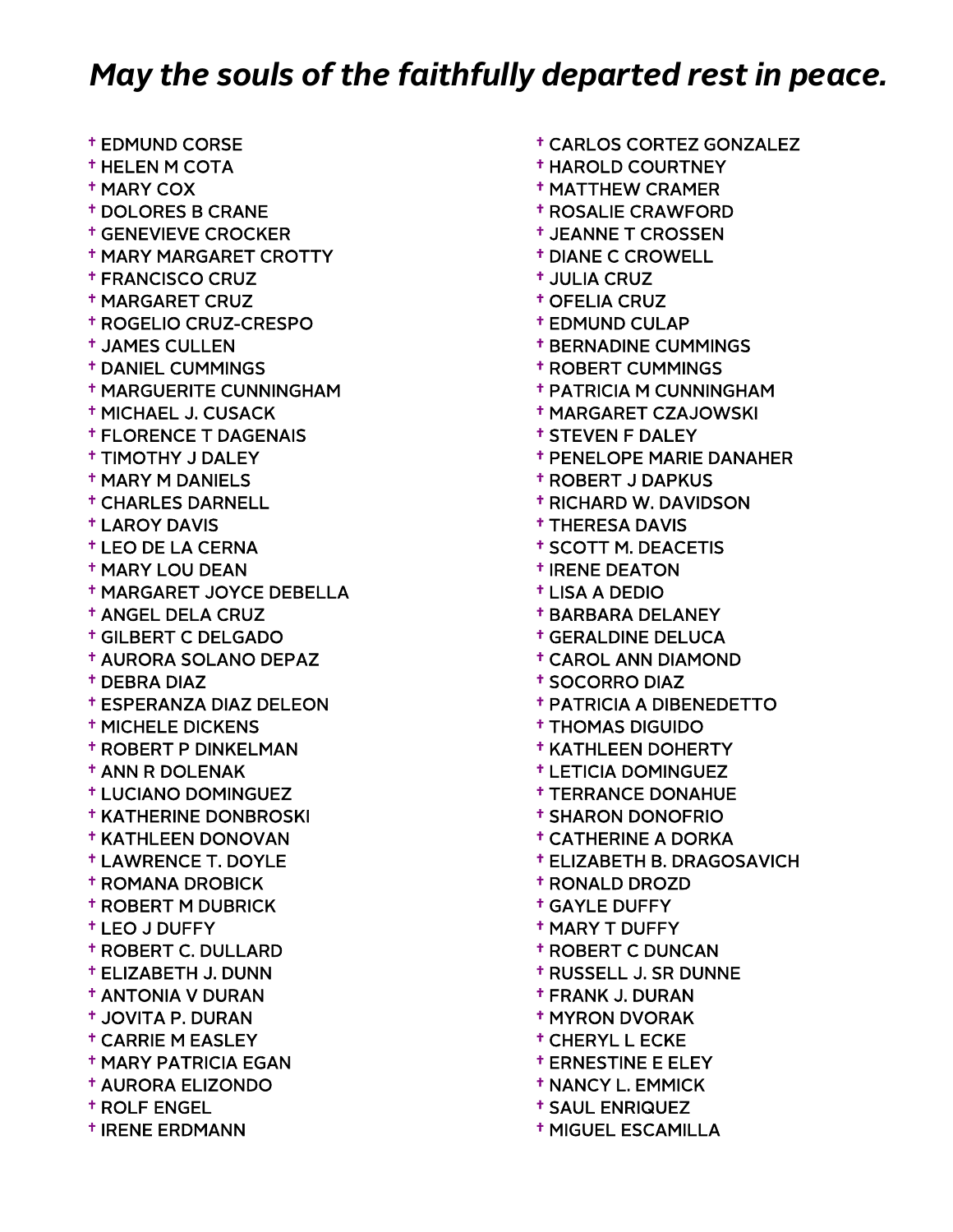† PAUL C. ESCAMILLA † ELENA ESPINOSA † JAMES A ESTRADA † GARY R EVANS † MARY J FAHEY † MABEL FAMBRO † LYNN ANN FARNAN † WILLIAM FASHINGBAUER † ROSEMARY J FATTER † HILDA FEIL † LAURENZA FELIX † BERNADETTE P. FENDLER † ANTONIO FERNANDEZ † JOSEPH ANTHONY FERRITER † MARY L FICKETT † CONSTANCE M. FIORE † KATHERINE M. FLEISCHMANN † MARIA LILIA (CISNEROS) FLORES DE † MARGUERITE M. FOLZ † CLARA J FORMOSA † MINNAVELLE FOSTER-GORDON † MARTHA M FOX † BERNADETTE FRALE † ANNIE MAE FRAZIER † PATRICIA LEE FREDERICK † EDWARD FREISLINGER † DORIS E FURCRON † ADAM FURTICK † CHARLES J FUSCO † DOROTHY GAGNON † MARY GALLAGHER † EVERETT LYNNTON GALUSHA † JOSEFA GAMBOA † ARMANDO G GAMIZ † EUDOCIA GARCIA † FROILAN GARCIA † JAVIER GARCIA † ALFREDO GARCIA OCHOA † MICHELE GARIBAY † MICHAEL V. GARVEY † ROBERT GASPAR † DOLORES GEE † MARY A. GENTILE † ORLANDA GIANGRASSO † MARY FRANCES GIERMAK

 † MARIA SANTOS ESPERICUETA † MARY ANN ESTOCK † BONNIELU ERMA EVANS † BARBARA M. EWING † HANI FAKHOURY † JAMES F. FANELLO † ROBERT J FASHINGBAUER † DOROTHY FASIANG † MICHAEL F FAZZARI † PETER J. FEIL † GERALD J. FELL † BERNARD J. FENDLER † MARIA JUANA FERNANDEZ † GIDIA FIAONI † RICHARD L FICKETT † HELEN J. FISHER † RUBEN FLORES † CAMILLA E FLYNN † MONTY FORD † SHIRLEY ANN FORMUSA † JOSEPHINE FOX † MICHAEL J. FOX † RAFAEL FRANCO † JAMES LARRY FRAZIER † RUSSELL T FREEMAN † GALE FULLER † LOIS FURMANEK † ROGER FURTICK † EILEEN N. GAAL † BARBARA A. GALKA † RAMONA GALLEGOS † MARIA GALVAN † UMBERTO GAMBOA PALACIOS † PATRICIA L. GANCAREK † EUGENE GARCIA † INEZ GARCIA † MARCOS GARCIA MINCHACA † RENEE GARDNER † JOHN GARRIDO † ROSARIO GARZA † JOHN GAUL † RICHARD K. GEIMER † CHARLES C. GERACI † ROSEMARY GIELLA

† DOROTHY GILLESPIE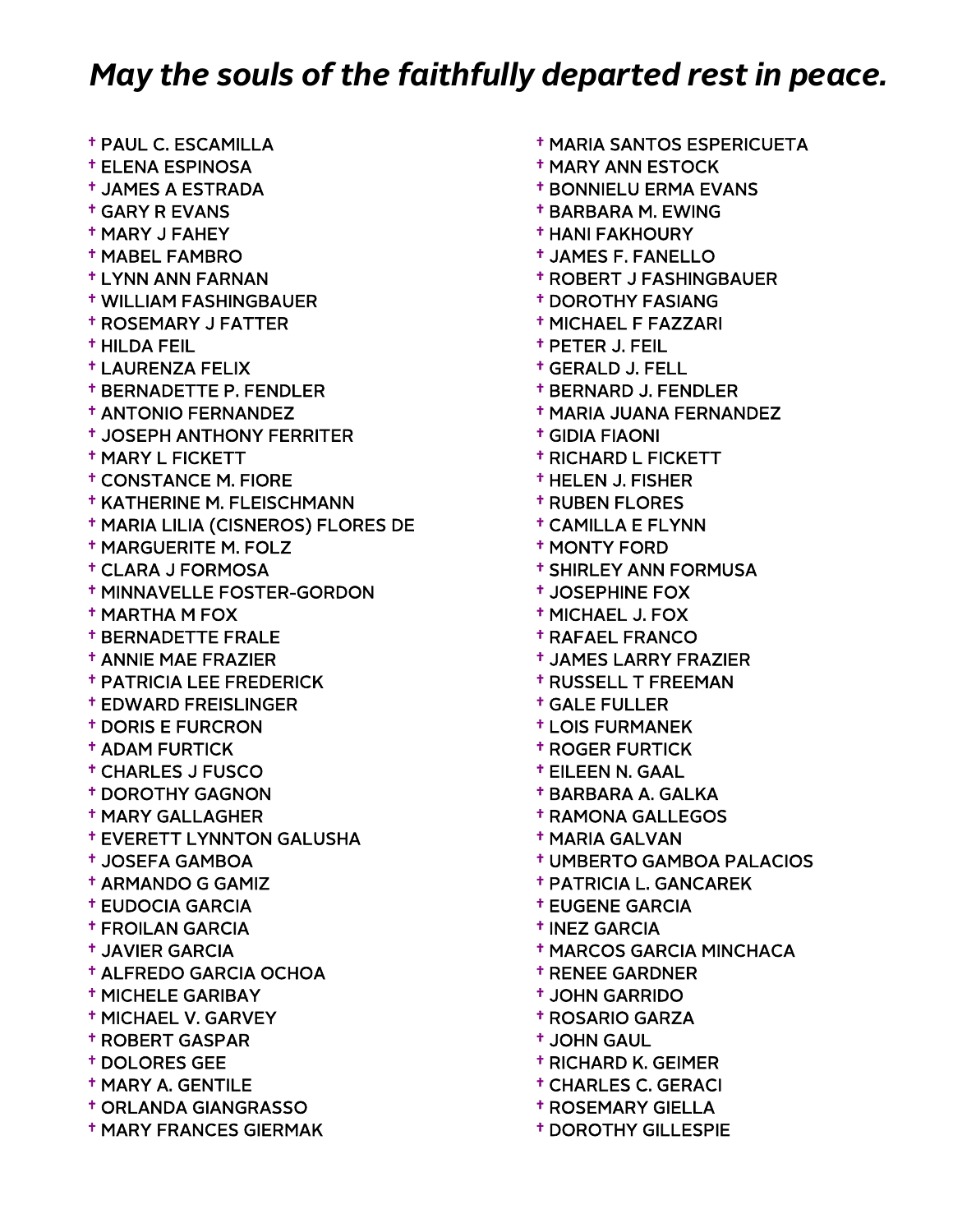† MARILYN GILLIS † VIVIAN I. GOEB † EUGENE J. GOLDEN † FRANCIS JOSEPH GOLLA † ALFRED GONZALES SR † GUDELIA GONZALEZ † MARIO C GONZALEZ † ANN GOODPASTER † PAUL E. GORMAN † CONRADO GRACIA GRACIA † EILEEN GRAFF † GUY G GREBEN † DANIEL J. GREEN † LOUISE E GRIESHABER † MICHAEL GRIFFIN † LEONARD J GRZBEK † ARMANDO GUERRA † MICHAEL J GUILFOYLE † DONALD R GUNN † ROY CHARLES GUSTAFSON † JIMMY A GUZMAN † WILLIAM J. SR. HAGGERTY † JOANNE R. HALABURT † ROBERT T. HALL † RUSSELL J HANERT † MANUEL A HARRIS † MARY ELLEN HARTMAN † PATRICIA G HARTON † HELEN F HAYES † MARGARET HECHT † MARLENE K. HEFT † ROBERT HEINEN † ROLF J. HELMKE † ANNE HERBACH † AMALIA HERNANDEZ † DAVID HERNANDEZ † GUADALUPE HERNANDEZ † HELEN HERNANDEZ † LOUIS A HERNANDEZ † EUSTAQUIA HIDALGO † JOAN MARIE HILTABIDEL † DOLORES HOCKETT † ANDREW EDWARD HOFFMAN † DOROTHY HOLLER † LINDA M. HOOKER

 † JANE M. GLASSGOW † IVAN GOFORTH † ZITA B. GOLDEN † DANIEL GOMEZ ALMANZA † CARLOS GONZALEZ † MARIA GUADALUPE GONZALEZ † MIGUEL A. GONZALEZ † PATRICK F. GORDON † ROBERT M. GORMAN † LESTER M GRADT † JOHN D GRANTZ † ANN P. GREEN † JOHN E GRICE † GERALD D. JR GRIFFIN † BERNADINE GROETSEMA † TIMOTHY D GUEL † LOIS RUTH GUILFOYLE † MAIRE C GUILLEN † CAROL ANN GUST † VICENTE JR. GUTIERREZ † LILLIAN E. HAAVIG † ELEANOR HAJDROWSKI † ROSE HALEY † NANCY N HAM † MICHAEL HANLEY † RICHARD L HARRIS † ANN MARIE HARTNETT † KATHRYN HAWES † CHARLENE V. HAYNES † NOREEN HEDDERMAN † RAYMOND HEILMANN † RICHARD HANS HELMKE † DEACON FRANCIS P HENRY † WILLIAM G II HERMAN † CELESTE Y HERNANDEZ † FRANCES HERNANDEZ † GUADALUPE HERNANDEZ † JESUS HERNANDEZ † PEDRO BAEZ HERNANDEZ † RAYMOND M HILGER † KARON A. HOCK † JOSEPH J. HOFER JR. † JACQUELINE HOLLAND

 † RICHARD HOLLIS † JAY M. HOOVER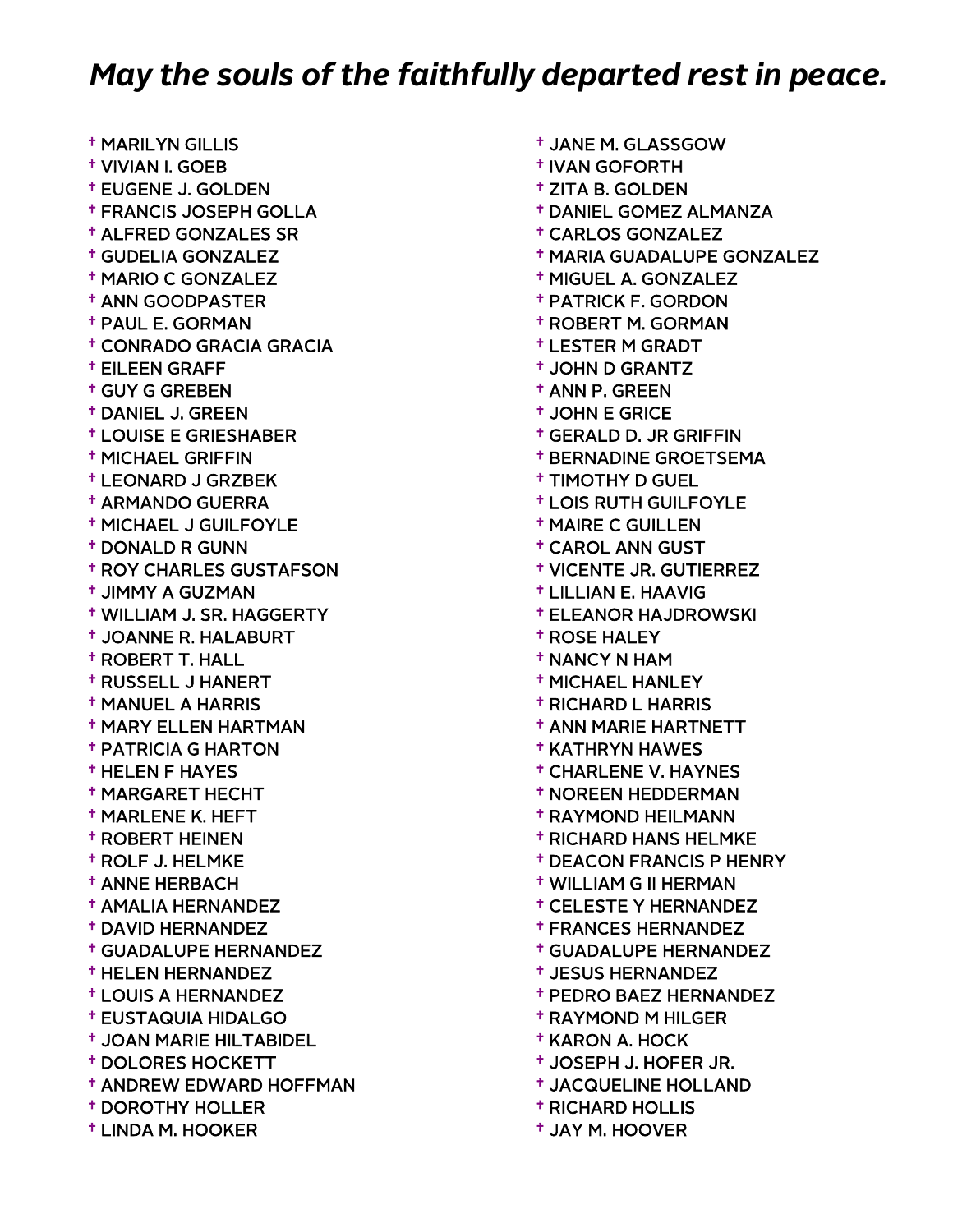† MARY BETH HORN † MARY ELLEN HRILJAC † CHARLES M HUGHES † FRANK J. HUGHES † ROSE WOODS HUGHES † DENNIS F. HURLEY † PAUL D. IGLESKI † GENEVIEVE IZZO † AMPARO JAIME † ARLENE JAMES † MARY ANN JEFFERS † GLADYS E JENIK † BELEN PANTOJA JIMENEZ † LUIS ANTONIO JIMENEZ † CORNELIUS JOHNSON † HENRY JOHNSON † ROBERT P JOHNSON † BETTE A. JOHNSTON † ALVIN JONES † MICHAEL JONES † BETTY F KAKOS † LUCY KALEB † MARY A. KALLENBORN † NORMAN KANER † WINIFRED MARIE KASPER † JAMES M KAYE † ROSE KAZAN † ELVIRA KEEFE † PATRICIA ANN KELLY † JAMES F JR. KERR † JAMES BRIAN KILLEN † NANCY LOUISE KINZIE † MARY HELEN KISKA † RUSSELL J. KLEIFGEN † LISA KLOSKI-TAYLOR † ANNA M KNAWA † NOREEN ELIZABETH KOKES † MILDRED KOLLER † MARIE V. KONKOL † DANIEL J. KORICH † LOUISE JULIA KOZIOL † EDWARD KRCNARIC † ELEANOR R. KRISTENSEN † BETTY KUHL † PATRICIA L KULKA

 † LARRY HOWELL † PAUL MICHAEL HUDEC † EILEEN M HUGHES † JOHN E HUGHES † STEPHEN P HUGHES † DOLORES IBARRA † LEONARD ISEMONGER † EDUARDO JACINTO † EDWARD JAIMES † CELESTINE T JANECKO † MADONNA JELENICH † FRANK JERBICH † JAIME J. JIMENEZ † MARCIAL JIMENEZ † HAROLD D JOHNSON † MICHAEL JOHNSON † TERRENCE R JOHNSON † MARIE JOHNSTON † BETTY DALE JONES † ELIZABETH A JURIS † DOROTHY KALCHBRENNER † JAMES M. KALLENBORN † CHRISTINE MARIE KANE † ROSANNE J KARA † TIMOTHY E. KAVANAUGH † PATRICIA L KAYE † MARIAN R KEANE † MARY BRENDAN KELLY † DOLORES ANN KENNEDY † DOLORES E. KILEY † GORDON KINNEY † ROBERT R. KIRSCHBAUM † LAVERNE KLEES † ROSEMARY KLEIN † KENNETH KLOSOWSKI † SHARON T. KOCIAK † FRANKLIN RALPH KOLLER † LINDA D KONASZEWSKI † JOYCE E. KOPECKY † ROBERT A. KOSCHORECK † WILBERT G KRAHN † ELIA KRESS † MARY ANNE KRULL † JULIA KUKULKA

† PAUL KUNKE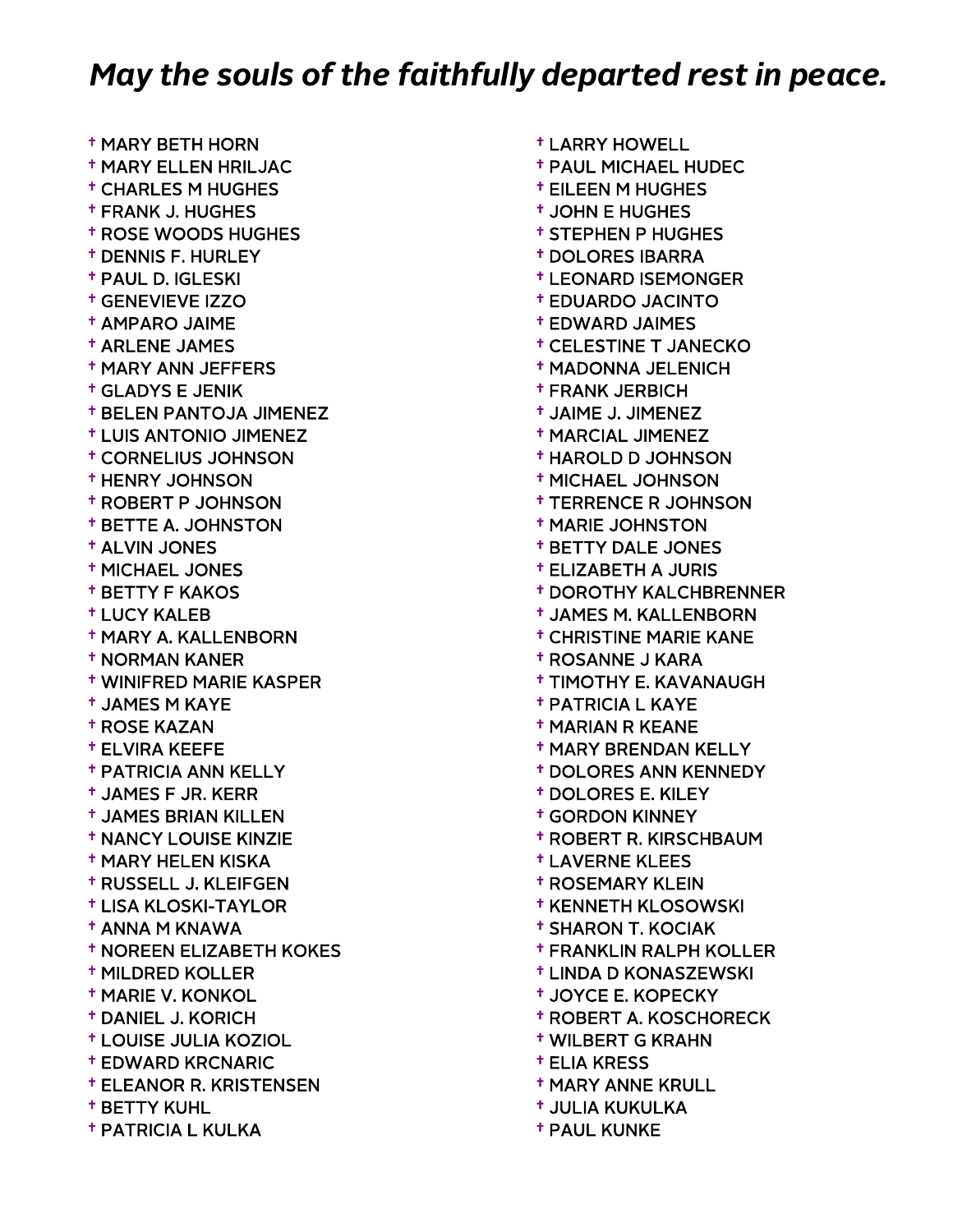† WILLIAM G LABUSHEVICZ † EDITH LAMANNA † CLARA LANDINI † BARBARA E LANGE † MARCEL LANIER † JANICE LAPORTE † JOAN L LARA † MAFALDA LAROCCO † SALLY LASCOLA † MOISES LAZARO † MARIA LUISA LEAL † GLEN EDWYN LEE JR. † JOSEPH LERRO † JAMES R. LIGUE SR. † PATRICIA C LINKOWSKI † JOAN LOFTUS † MARY ELLEN LONG † ALFONSO LOPEZ † GUADALUPE JR LOPEZ † JOSEPHINE LOPEZ † LOUIS III LOPEZ † MARIA C LOPEZ † PATRICIO LOPEZ † VIRGINIA LOPEZ † TERESA LOZANO † MERCEDES LUNA † JUAN F. LUNA SR. † MARY T LYNCH † JAMES E. MACCHIONE † JOSE I. MADRIGAL † SAMUEL MAGANA † IRIS M MAITER † STEPHEN P. MALEY † CAROL A MANTIA † IRENE MARKOVICH † REGINA MARQUARDT † MOISES MARQUEZ † HECTOR MARQUINA † JAMES J. MARTIN † KIRVEN MARTIN JR. † ALEJO MARTINEZ † CAROLINA MARTINEZ † FRANCISCO MARTINEZ † MARIA DEJESUS ALONSO MARTINEZ DE † ANNE M MASSARO

 † PATRICIA LAFFEY † PATRICK LAMBERT † ELAINE LANENGA † LORRAINE LANIER † HELEN LAPORTE † PATRICIA M. LAPORTE † DONNA LARNEY † JAMES LASCHOBER † MIGUEL LAUREANO JR. † LAWRENCE LAZINEK † FRANCES LEBENSORGER † LORETTA LENZ † EUGENE LIBERTY † DOLORES MARIA LINARES † ODILON LOERA † MARIE S. LONERO † GERMAINE LOOBY † FRANCISCO J. LOPEZ † IRENE LOPEZ † LEANNE LOPEZ † MANUEL LOPEZ † MARIA GUADALUPE LOPEZ † ROSA LOPEZ † BLOSSOM EISCHEN LORDEN † INA LUCAS † ROSITA MARIA LUNA † BRIDGET A. LUNDY † LAWRENCE R. LYNCH JR. † MARY M. MACHANIS † LUPE MAGANA † ROSEMARY MAHER † ANNA MALECKAS † CATHERINE M. MALMGREN † DOROTHY MARICK † LUCILLE MARKS † ANTONIO MARQUEZ † MARIA GUADALUPE MARQUEZ † BENJAMIN MARRACCINI † JENNIE MARTIN † SUZANNE MARTINECK † BEATRICE MARTINEZ † EVAN MICHAEL MARTINEZ † MARIA MARTINEZ † DONALD MARTINIS

† JOSEPH A MASTRO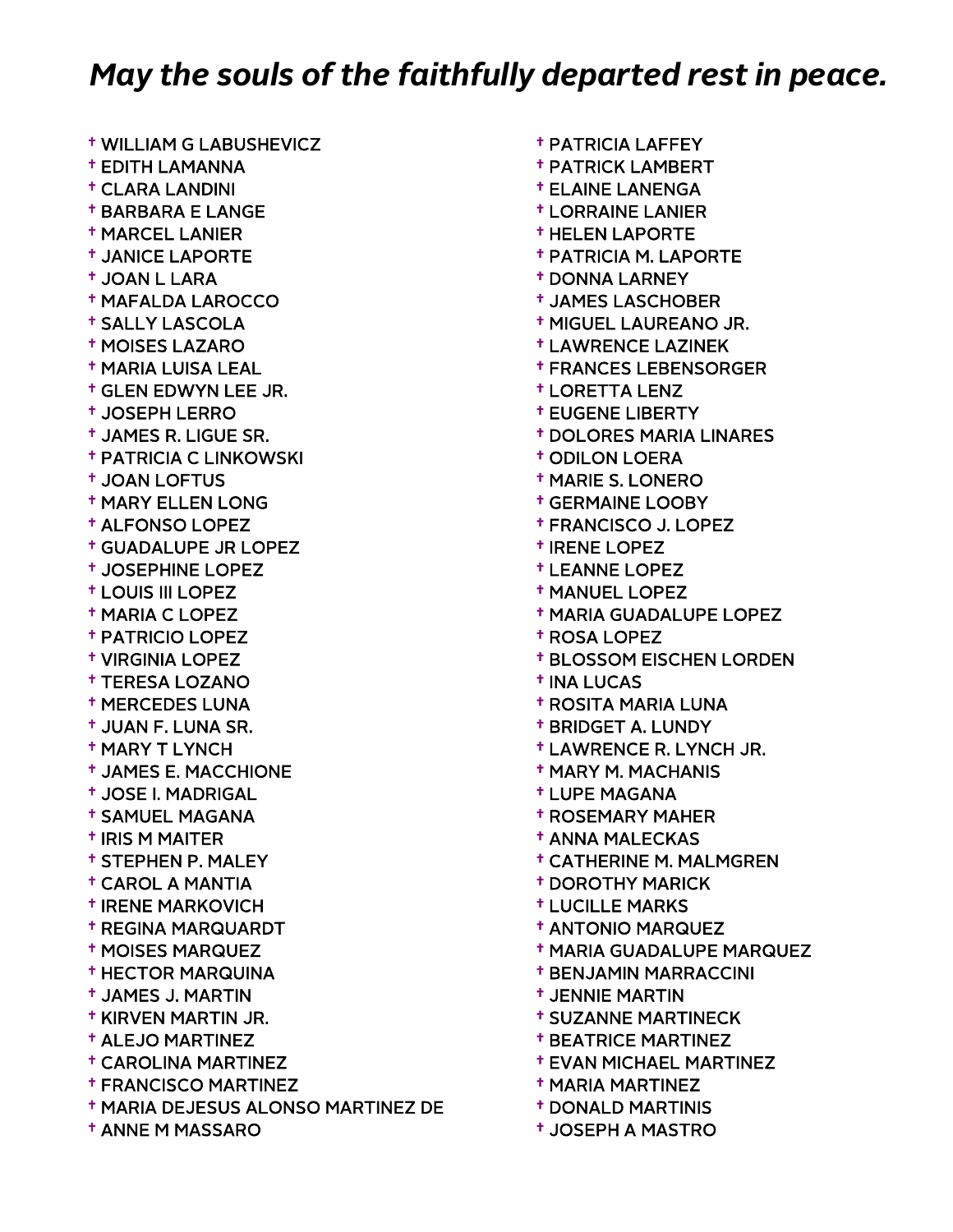† LIZETTE N MATA † ROBERT MATHEWSON † JESUS MAZA † MANUEL A MAZARIEGOS PRADO † SHARON B MCANDREWS † MILDRED MCCANN † JAMES MICHAEL MCCARTHY † HELEN L MCCORMICK † MARK MCDONNELL † BRIDGET A MCGINLEY † JAMES MCGOVERN † MARY C MCGUIRE † ROBERT DAVID MCKEE † JOSPHINE MCMULLEN † BONNIE J MCWAYNE † MANUEL A MEDINA † LOUIS MEJIA † ANGEL MELECIO † PATRICIA MENDIOLA † ANTONIA MERGINIO † CLIFFORD P. MERSCH † ELLEN METOYER † REV. HERBERT J. MEYR † RUTH MARGARET MIELING † RITA MILCAREK † MARY ELLEN MILLER † MARIA DE JESUS MIRANDA † JUDY MITRICK † SANDY MOHAN † JEAN MARIE MOLLO † REYNALDO MONCIVAIS † GERARD A. MONTI † LAPHION MOORE † ANITA MORALES † MARIA G. MORENO † FRANK D. MORRIS JR. † ROSARIO MORTEL † ROSE M. MOSTEK † PATRICIA MULLANEY † DENNIS M. MULLIGAN † HECTOR MURILLO † ROBERT EMMETT MURPHY † MARK GERARD MURRAY † WILLIAM PATRICK MURTAUGH † ROSEMARY MUSTARI

 † MARY ANN MATERN † SARAH R MATTSON † JEAN TIARDOVICH MAZAR † STEPHEN R. MCALLISTER JR. † JAMES C MCAULIFFE † DONALD MCCARTHY † MARGUERITE L. MCCARTHY † DANIEL T. MCCULLOUGH † ELAINE MCGEE † JEAN M. MCGLINN † JOAN D. MCGOVERN † LOIS MCINERNEY † CAROLE MCLINDEN † RONALD J. MCMULLEN † MARLYN MEDEL † RENE MEDINA † RALPH MEJIA † HORTENCIA MENDEZ † VIRGINIA R MENZEL FRAZIER † JAN MERINO † VINCENT A JR. MESCH † BARBARA MEYER † CRUZ MICHICICH † JAMES J. MILAS † VIOLET MILICEVIC † VIRGINIA MILLER † JOSE A. MIRELES † ALICE H MODEEN † LULA MAE MOISE † EUNICE C MOLSEN † CHARLENE MONTEMAYOR † GARY MOORE † ANA LUISA MORALES † ANGEL ALFREDO MORENO † MARY ANN MORENO † DONALD R MORRISSEY † EDWARD MOSHER † PAUL J MROZINSKI † JOHN MULLEN † CARMEN MUNOZ † DOROTHY A MURPHY † SUSAN E MURPHY † SEAN B. MURTAUGH † JERROLD MUSSO

† BERNARD J. NAPOLITAN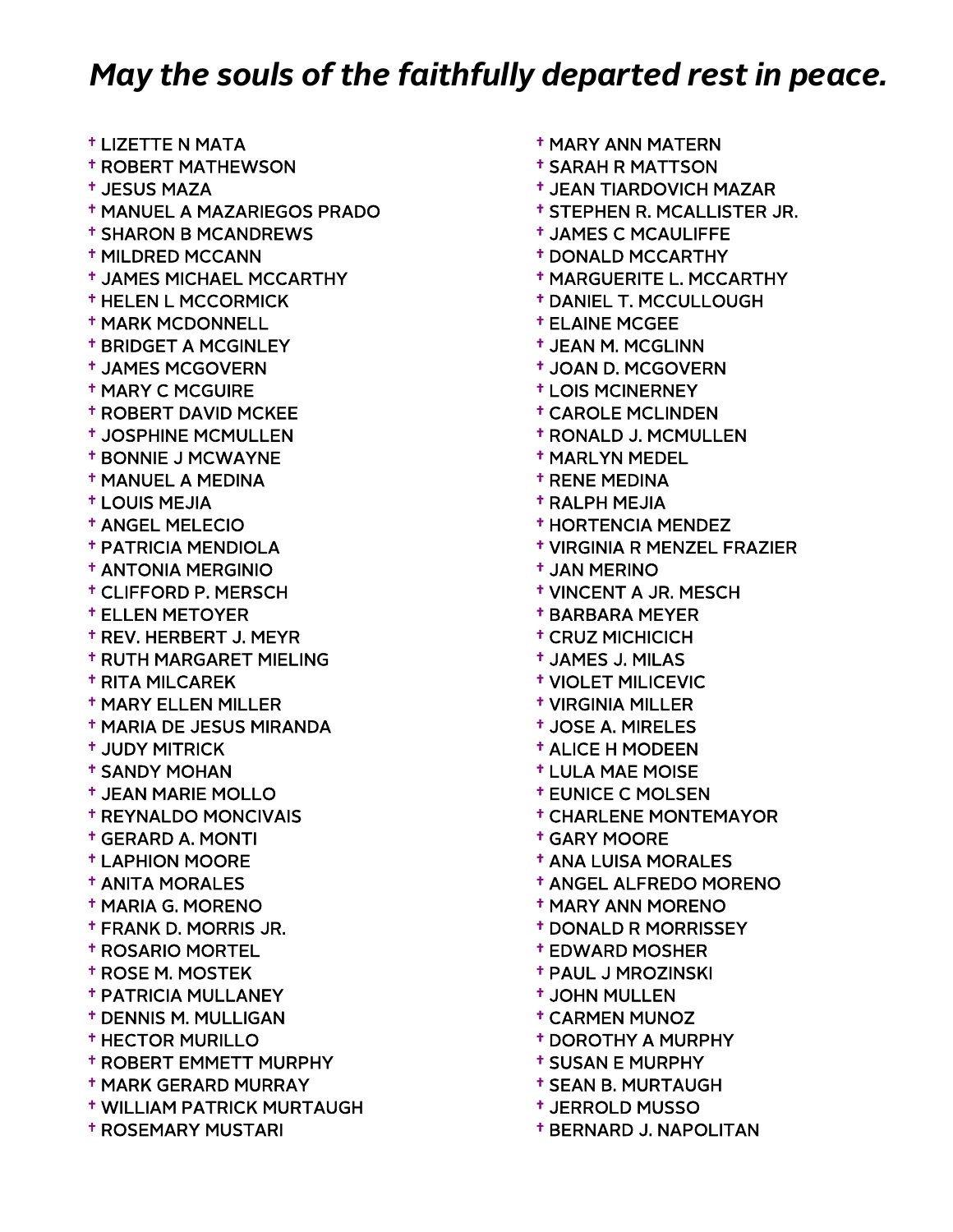† PASQUEL NAVA † ALEJANDRA NAVARRO † RIGOBERTO NAVARRO † BONNYLYNN NEITA † CELESTINE NEWELL † TEOFILO NIETO † THOMAS NOFFSINGER † ROCCO NOVELLO † GERALDINE R NOWACZYK † LINDA SKINNER NOWICKI † JAMES M OBERTS † ANNA MARIE OBRIEN † TERRENCE OBRIEN † KATHLEEN ANN OCONNELL † GERALD F. OCONNOR † PETER M. OFLAHERTY † JOHN OHARA † JOHN OLEARY † ROBERT F. OLSEN † GEORGE ORDONEZ † JOSEPH A. OROZCO † LUIS ORTEGA † ANGELITO ORTIZ † NANCY ORTMAN † ROBERT E. OSBORN JR. † ROSALIE OSULLIVAN † JEAN M OZMINKOWSKI † FRANCES PANATERA † DOROTHY PARKS † GEORGE OTTO PASKE † RUTH PAULY † LAVERNE M PAWELSKI † JESUS H. PAZ † JUAN PEDROZA † GUADALUPE PEDROZA ARAIZA † CARMEN J. PEREZ † ARTURO H. PEREZ JR † JOHN G. PERKOVICH † BRIGITTE A. PERZ † ERIC PESEK † ANTONINA PETRAK † CHRISTINA PETROSHAK ARROYO † WALTER B PIERCE III † ANTHONY J PINTO † BEATRICE PIZANA

 † THOMAS NAVA † EMILY ANNIE NAVARRO † SOCORRO NAVARRO † JORGE NEVAREZ † JOSEPH B NICHOLS † ANNA MAY NIRISON † LEORA J. NOVAK † CAROL ANN NOVICK † MARY NOWAK † JOE ANTHONY NUNEZ † HERTHA OBRAD † DAVID J. OBRIEN † ROBERTO ENRIQUE OCHOA † PATRICIA ANN OCONNELL † WILLIAM T OCONNOR JR † JOSEPHINE OGRINC † ALMA ONEIDA OLAN † MARIANNE OLOUGHLIN † JOSEPH OLVERA † RICHARD F. OROURKE † JOHN W. ORR † RAFAEL ELEAZER ORTEGA † EVA ZACARIUS ORTIZ † BONITA MARIE OSBORN † TERRENCE J. OSTERGREN † JOSEPH J. OSWALD † DOROTHY PALAGGI † MARGARET PAPP † ALBERTA PASCAL † JOSE JOVANY PATINO MARTINEZ † JOAN PAVLIK † THOMAS PAWELSKI † MARIO K. J. PECINA † SALVADOR PEDROZA † GLORIA S PENA † JONATHAN ISAAC PEREZ † DORA PERKOVICH † FABIAN PEROVICH † EREEN PESEK † FRANCES F PETERSON † MARGARET PETRIZZO † LORETTA PETTIFORD † VICENTE JR. PINA † RICHARD PINTO

† DOLORES POLAND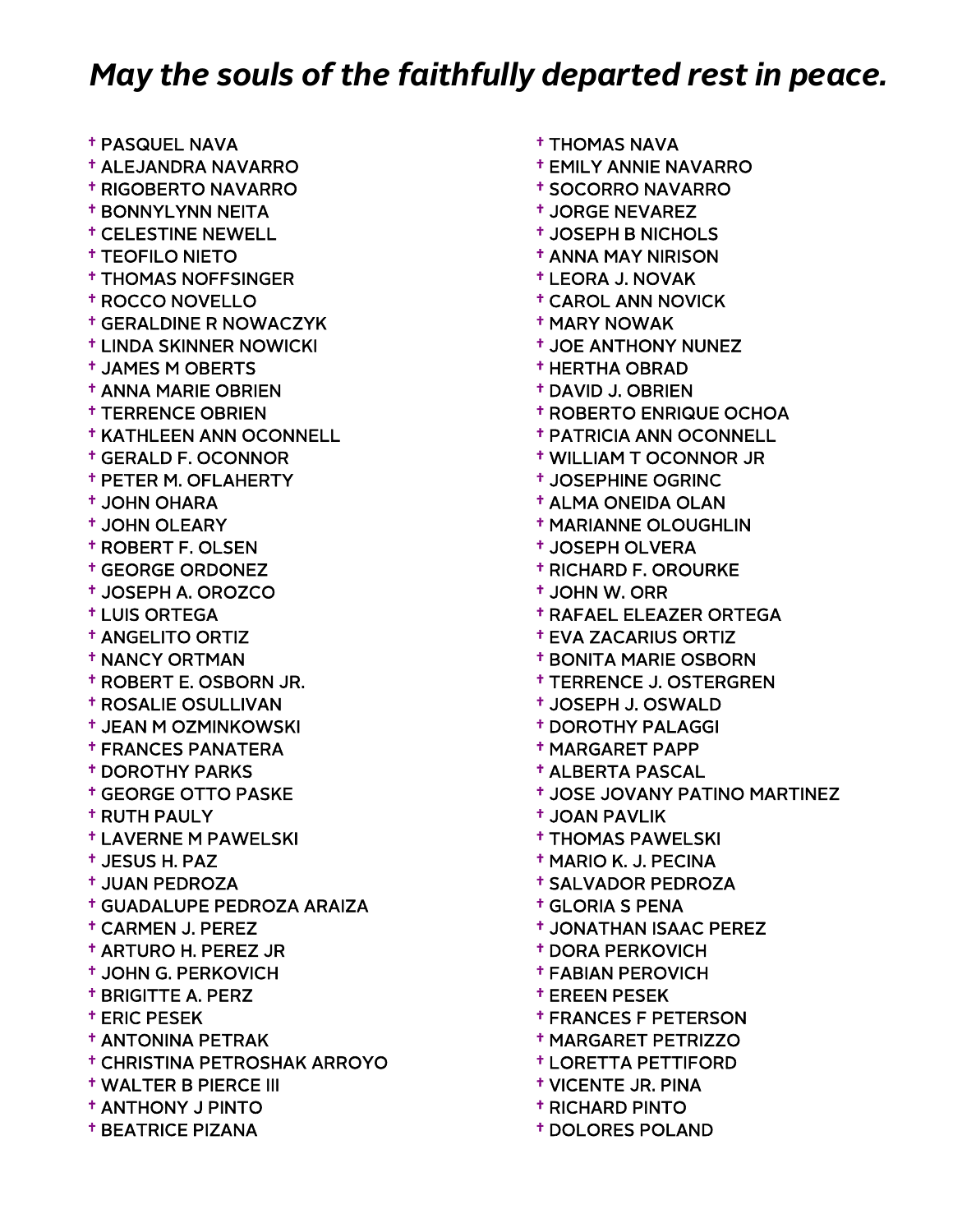† MARIE POLETTO † SANTOS LIONEL PORRAZ † GEORGE POZECK † JOSE PRECIADO † MARGARET C. PRESBITERO † ERIC LOUIS PRESTIN † JOSEPH A PROSSER † GUADALUPE PRUITT † JAMES TIMOTHY QUINN † SAVANNAH S QUINTERO † CARMEN QUIROZ DE MORALES † GERTRUDE RADOSTITS † JOHN M RAHER † BELEN RAMIREZ † JAVIER RAMIREZ † URBANO RAMIREZ † SERGIO RAMIREZ GRAJALES † EVELYN M RAMPICH † ELVIA RANGEL † ELEANOR REDMOND † PATRICK KEVIN REIDY † KATHRYN REILLY † IRENE RESA † GUMESINDO REYES † JUSTIN REYES † DOROTHY REYNOLDS † PAUL RICCIARDONE † DANIEL J. RICHARDS † HANS RIEDEL † ROBERT RIEDEL † MARY DOLORES RIOS CRUZ † DIGNA ROSA RIVERA † REYNALDA RIVERA † MARK P. ROBERTS † ARTURO RODRIGUEZ † JESUS RODRIGUEZ † LOUIS E RODRIGUEZ † MICAELA RODRIGUEZ † JOHN G SR. ROGERS † MARY ROSENCRANZ † RENEE ROTH † ELSIE RUDMAN † ROSE RUGGIERO † STEVEN RUIZ † DONNA C. RUSSELL

 † MARION J PONIATOWSKI † MARY LUCILLE POWER † HENRIETTA PRECIADO † ANA PRENDIVOJ † RAYMOND P. PRESBITERO † CARL PRIETO † RAYMOND G PRUCHA † JEANNE PURTELL † MARY L. QUINN † MARIA M QUINTERO PARRA † MARY ANN RADMAN † MARY C. RADTKE † ROBIN RAK † DOLORES RAMIREZ † SALVADOR RAMIREZ † WILFRED RAMIREZ † ERIC RAMOS † KAREN RANDLE † OFELIA CASARES RANGEL † KATHLEEN REED † REV. EDWARD J. REIDY † ANN M. REIS † GLORIA FATIMA REYES † JOSIE G REYES † PHYLLIS REYES † MARSHA JEAN RHODES † MARIANNE RICCORDINO † DOLORES RIEDEL † MARIA RIEDEL † MATTHEW JAMES RIORDAN † MARY YEVON RISTICH † MARIMA RIVERA † JUAN RIVERA OCASIO † NORINE M. ROCHE † FELIX RODRIGUEZ † JOSE G RODRIGUEZ † MARIA R. RODRIGUEZ † NILUFER RODRIGUEZ CASTELAN † ANN M ROHAN † BETTY ANNE ROSIGNAL † CUCCA RUBIO † NANCY RUFFINO † MARIA RUIZ † JESUS RUIZ ALMANZA

† ERNESTINE RUSSELL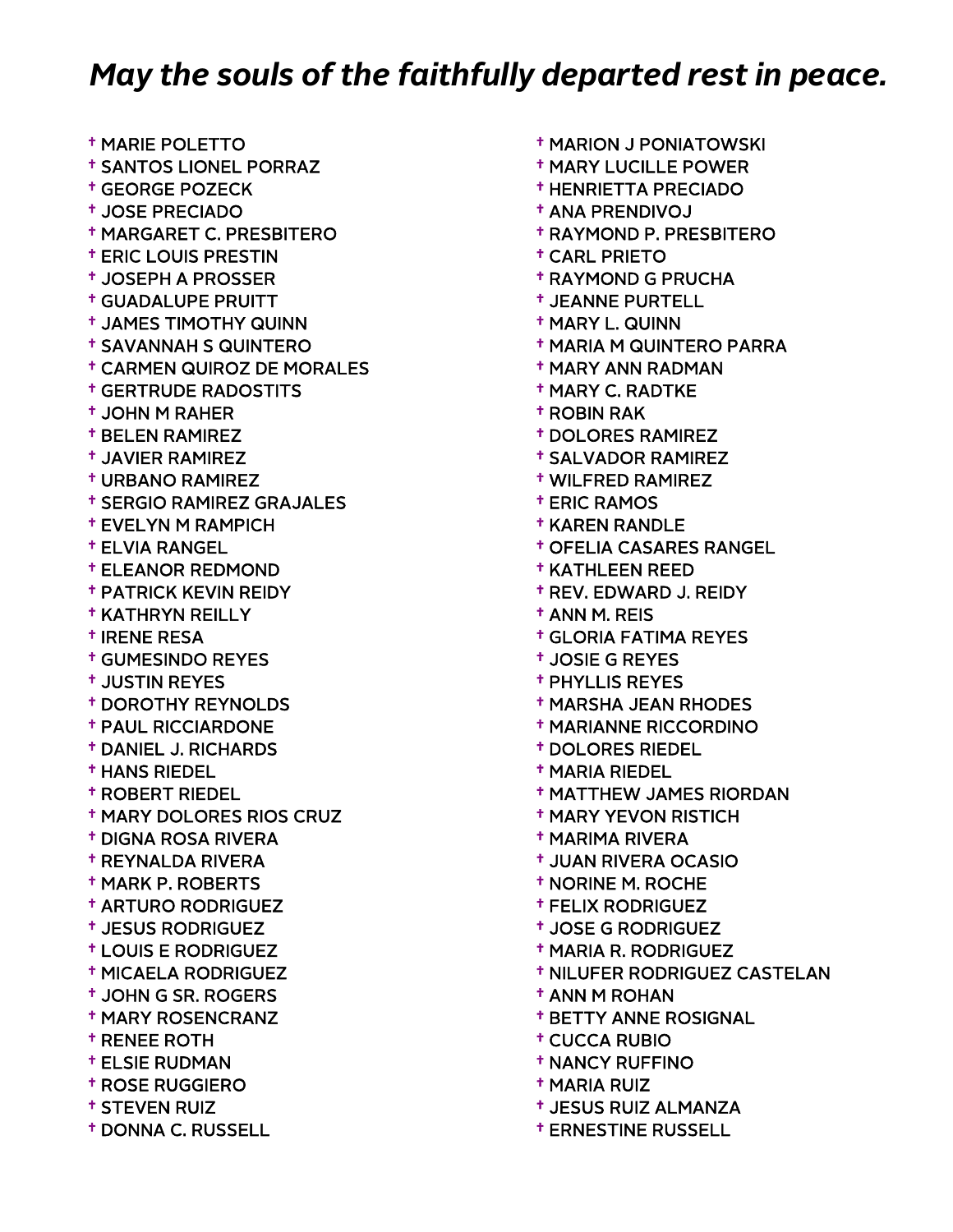† GEORGENE RUSSO † MARGARET A RYAN † PATRICIA RYBINSKI † MARGARITA SALAME † ELEUTERIO SALGADO † JAKOB M. SALZIG † JAMES SANCHEZ † MIGUEL SANCHEZ † RIGOBERTO SANCHEZ † ALEJANDRO SANDOVAL † MARTIN ABEL SANDOVAL † DORIS SANTIAGO † HERBERT SAUNDERS † MARY ELEANOR SCANNELL-ZUNIC † LINDA LEE C. SCHAEFER † JOSEPHINE SCHLESSER † ROBERT O SCHMIDT † JUNE M SCHOUTEN † MICHAEL FRANCIS SCHUBERT † RONALD A SCHULTZ † ROBERT SCORZO † MARY ELLEN SCOTT † ROSEMARY AGNES SEALE † PAUL F SEELENTAG † FRANCISCO SEPULVEDA † TERESA SEPULVEDA † LENORE SEXTON † ESTHER F. SHAW † NICHOLAS SHERBULA † KATHLEEN D. SHUTTS † KATHLEEN A SIEFERT † RENE A. SIERRA † ALICE E. SIMKINS † ALBERT L. SIMNICK † ELLEN C SIMON † BETTY L. SIPICH † JOHN P SKAKELJA † EMIL SKORUP † ROBERT SKROBUTT † KATHLEEN SLATTERY † LEATRICE EVELYN SMITH † TIMOTHY SMITH † AUDREY J. SOCH † MARY SOKACHITCH † HENRY SOLTYSINSKI

 † BETTY RUZICH † PATRICK J RYAN † JUAN JOSE SAENZ † LUIS CAYETANO SALAS † JOSE LUIS SALINAS † ANGELINE SANCHEZ † JESUS SANCHEZ † OFELIA ANITA SANCHEZ † TERRANCE SANDERS † AMELIA SANDOVAL † CARMEN Z. SANTAMARIA † RITA SANTIAGO † LINDA LOU SAUNDERS GALUSHA † RONALD E. REV. SCARLATA † MARY SCHAEFFER † RICHARD SCHLOSSER † ROSE M SCHOFRO † MARY J. SCHRECK † JOSEPH A SCHULOK † KEVIN PATRICK SCHUSTER † MANFORD DONALD SCOTT † MARY JANE SCULLY † JAQUELINE SEELENTAG † FELIX SENISAIS † JOSE R. SEPULVEDA † PASCUAL SEVILLA † CORA SHANAHAN † MARY SHEEHAN † MARY SHERMAN † DEBRA SIDABRAS † RAYMOND G. SIERAKOWSKI † NORBERTO M SILVA † CHRISTINE SIMMONS † ARPAD A SIMODI † ELLIE INES SIMON † HENRY L SKAGGS † DONALD G SKONICKI † EDWARD SKOTNIK † DOROTHY C. SKUCEK † CAROLYN SMITH † TAMMY D. SMITH † PATRICIA SMITH-BOOZE † RITA SODER BRICE

- † MARIA VICTORIA SOLIS
- † DONALD E SPAINHOUR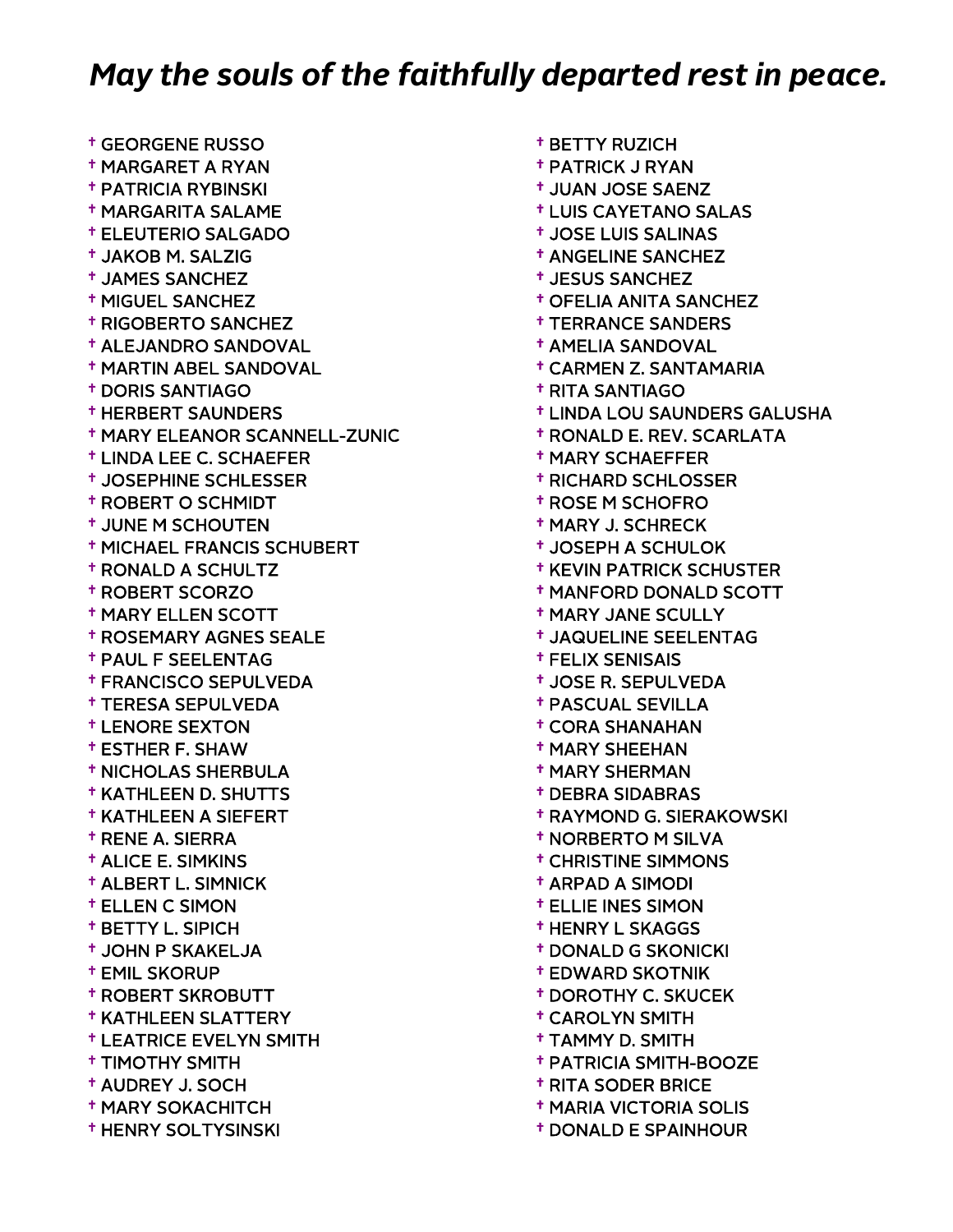† MADELINE SPATARO † RUTH SPORTIELLO † JANET M STANGE † DIANA M STEPEK † MERLE A STEPHENS † ANDREW STEVENS JR † FRANK S STOKES † DONNA STORINO † JOHN JAMES STROUD † CHARLES SULDA † CAROL E SULLIVAN † STEVEN J DR. SVALINA † ROY JOSEPH SWANSON † HELEN SWEENEY † LORRAINE T TADDA † JESSE TAPIA † LORRAINE H TAYLOR † DIANE M. TENEGAL † HERIVERTO TERRAZAS † WILLIE ETHEL THOMAS † DION L TICER † ADAM TOLEDO † ALFONSO JR. TORO † MARIA TORRES † SOFIA I TORRES-OCAMPO † ARTHUR A TOWNSEND † SAMUEL TREVINO † LORETTA TURNBULL † BARBARA TVERDEK † ALFRED URDIALES SR. † DOLORES VACA † LOUIS VALDEZ † RAYMOND VALDIVIA † RAYMOND VANARIA † BETTY VANLOON † REFUGIO GUADALUPE VARGAS † JULIA VASQUEZ † LUCILLE M VASSALLA † JOSE VEGA † GLENN VELASQUEZ † IRENE VELAZQUEZ † ISMERAI VERTIN † FRANCISCO VILLA † ETELVINA VILLALOBOS † GILBERTO M VILLARREAL

 † IDA SPINAZZOLA † MARY ANN STAHURSKI † LORETTA STEFFGEN † ROBERT J STEPEK † JOHN STEPHENSON † JOHN E STIPANOV † ANN R. STORINO † JAMES E STRONG † SHARON STUBITSCH † JOSEPH W MARCIANO SULKA JR † RITA A. SULLIVAN † JOANNE L SVEC † VIRGINIA M SWANSON † CINDY SWIDERSKI † JOANNE M. TAMMARO † SANTO LOUIS TATONE † HELEN M. TEKLICS † SALVATORE TENUTA † MARGARET TESKE † BRUCE EARL THUROW † SCOTT WILLIAM TLOCZEK † JEROME P TOOMEY † FRANCISCA TORRES † AMAYA TORRES VALDEZ † JUDITH E TOVEY † LYDIA TREVINO † LYDIA TRINIDAD † MARCEEN TUTON † JOSE UGARTE † CARLOYN J URNEST † PETER J. VACA † PASCUAL ZAMORA VALDEZ † VALENTINE VALENTI † ERNESTINE E VANIER † JOSEPH VARGAS † KATHERINE VARIOLA † STEPHEN A VASQUEZ † LOUELLA VAUGHN † GENE R. VELA † KEVIN VELASQUEZ † ROSEMARY VERA RIOS † HENRY VERVOORT † JOSE M VILLA † RITA M VILLANUEVA

† ONORIO VILLARREAL